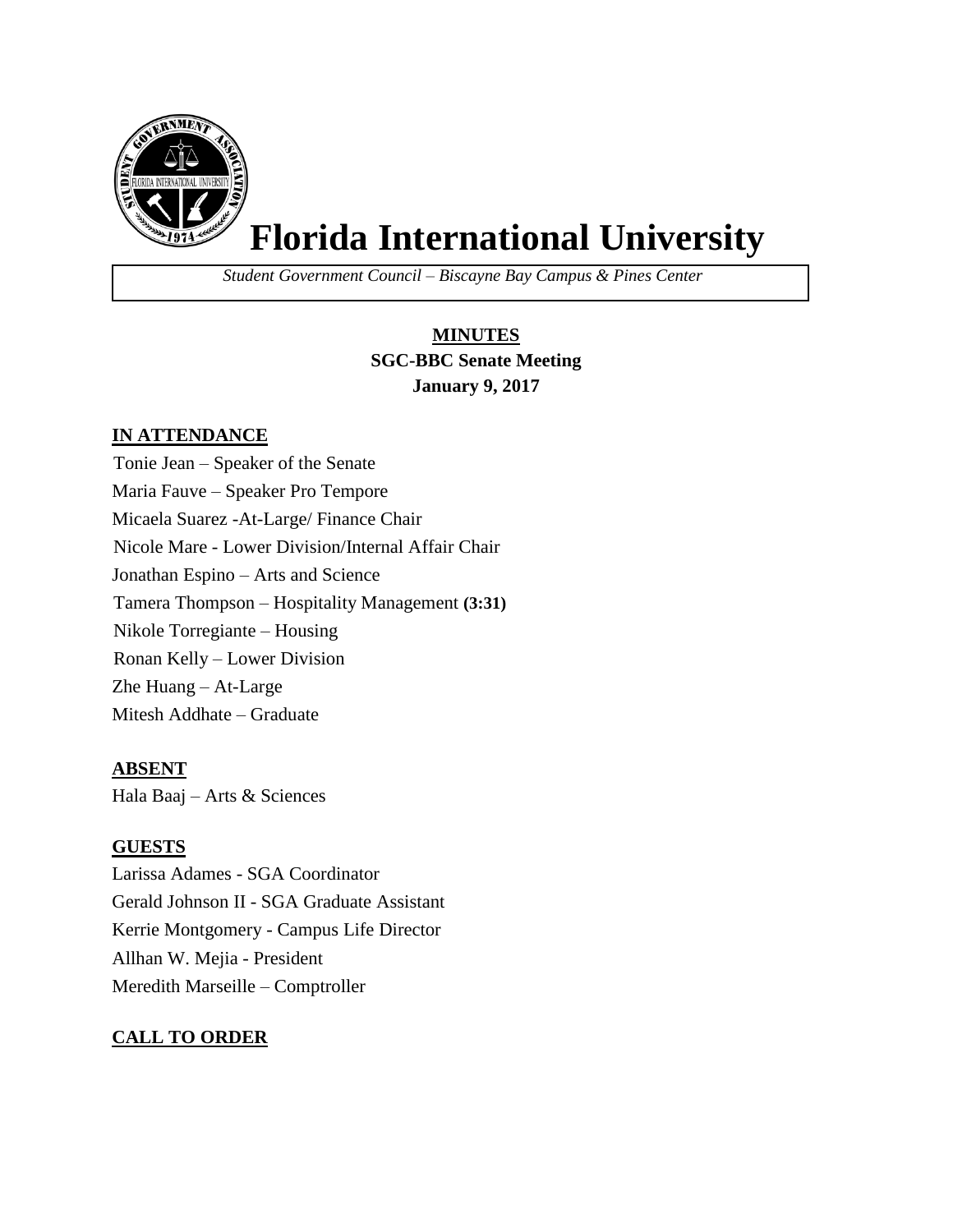The Student Government Association (BBC) held a meeting on Monday, January 9, 2017 in WUC **221**. The meeting was called to order at **3:30 p.m.** by Tonie Jean, Speaker of the Senate, who presided over the meeting in its entirety

## **SPEAKER REPORT**

- Speaker Jean stated that she has thought of various forum ideas to plan. The forums will then be shared with all senators via email.
- Speaker Jean stated that her and Allhan W. Mejia are working on the event, Meet you Dean, and have also reached out to Jeovana Letto concerning the event.
- Senator Jean reminded the senate that they will not have to record their office hours for this week. However, they will continue to record their hours, via card swiping at the front desk, on Tuesday 17, 2017.
- Senator Jean stated that information concerning transition manuals will be given on the next meeting, along with an example.
- Senator Jean shared the progress concerning the board for SGA-BBC, and stated that once Adam Bernstein.
- Senator Jean notified the senate that all agendas for this semester will be shared with them through a folder.

## **PRESIDENT'S REPORT**

- President Mejia announced that the E-board is currently working on the responsibilities for the Senate positions. Any suggestions made by the Senate should be sent in between today, January 9, 2017, and Wednesday, January, 11, 2017.
- President Mejia reminded the Senate that there three of their committee chair positions, Operational Review, Student Advocacy, and Rules Legislation and Judiciary, are currently empty.

## **SPEAKER-PRO TEMPORE REPORT**

● No Report

## **FINANCE REPORT**

- Senator Suarez stated that a meeting day and time for her committee has been finalized. They will be meeting on Wednesdays, from 10:00am - 11:00am
- Senator Suarez said that she currently needs one more senator to join her committee for it to be complete and that any senators were interested in being a part of the finance committee should contact her as soon as possible.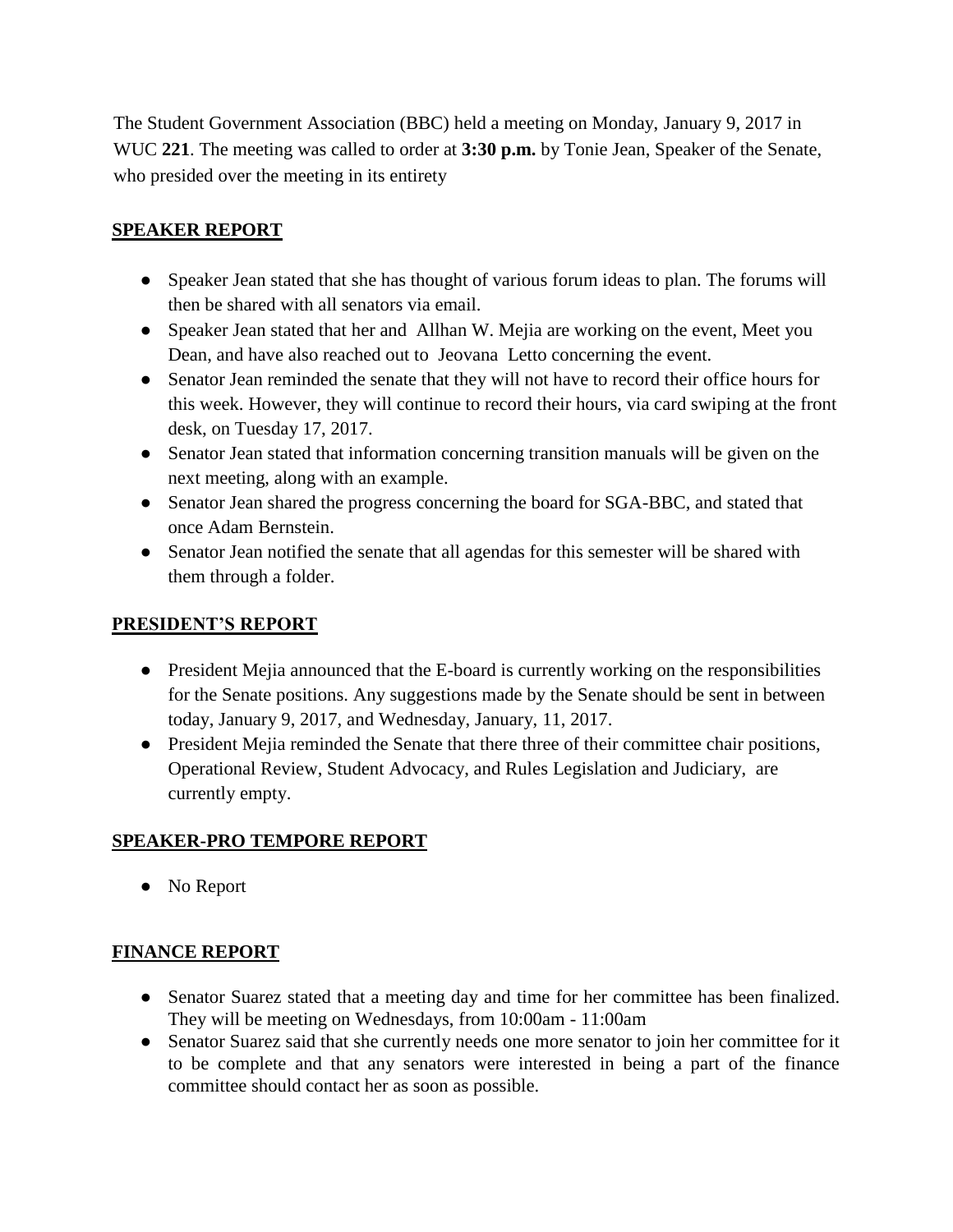## **INTERNAL AFFAIRS REPORT**

- Senator Mare said that no office hours are due this week, but will resume starting next week Tuesday, January 17, 2017, due to the Martin Luther King Jr. holiday held on Monday January 16, 2017.
- Senator Mare stated that she is currently working on an event,Learn to Swim with students of intellectual disabilities, and will soon contact the director of the disability center in hope that the event will take soon.

#### **ADVISOR REPORT**

- Ms. Adames reminded the Senate that the Breakfast Bonanza will be held tomorrow, January 10th, 2017, from 9;30am-11:00am.
- Ms. Adames stated that it is important for senators to sign up to give tours of the SGA office, and that they should help whenever they can. In addition, it will also count as one of the items on the to-do list.
- Ms. Adames said that as of today, January 9, 2017, seven to nine senators have not turned in their HR packet, in order to receive the Fall Stipends. This stood as a reminder to do so as soon as possible.
- Ms. Adames stated that the Martin Luther King Bust will be held this thursday, January 12, 2017, by ACI facing the shuttles; attending would be a great way to show support of the event.
- Ms. Adames encouraged the senate to attend the Martin Luther King day of service which will be held this upcoming saturday, January 14, 2017.
- Ms. Adames stated that the Student Leadership Summit will be held on February 4, 2017 at BBC. This year the speaker is a spoken word speaker and will also have a session after the lecture and that it would be
- Ms. Adames reminded all senators that the SGA Ropes Course is a mandatory event and will be held next friday, January 20th, 2017. All senators must confirm with Marcy Alstrom by the end of this week January 13, 2017.
- Ms. Adames notified the senate that it is important to consider the fact that one health science program will be move from the MMC campus to BBC. Therefore the number of student that will increase from 700 - 1,000 students. This change will also increase the number of faculty on campus of 10-12.
- Ms. Adames notified the senate that Careers Services has moved to Academic Affairs.
- Ms.Adames stated that all senators should have received the new to-do list in his or her mailbox.
- Ms.Adames thanked all senators who have already filled out the Office Hours and Class Schedule forms on Roarsnyc; and encouraged all senators who have not, to do so as soon as possible

#### **OLD BUSINESS**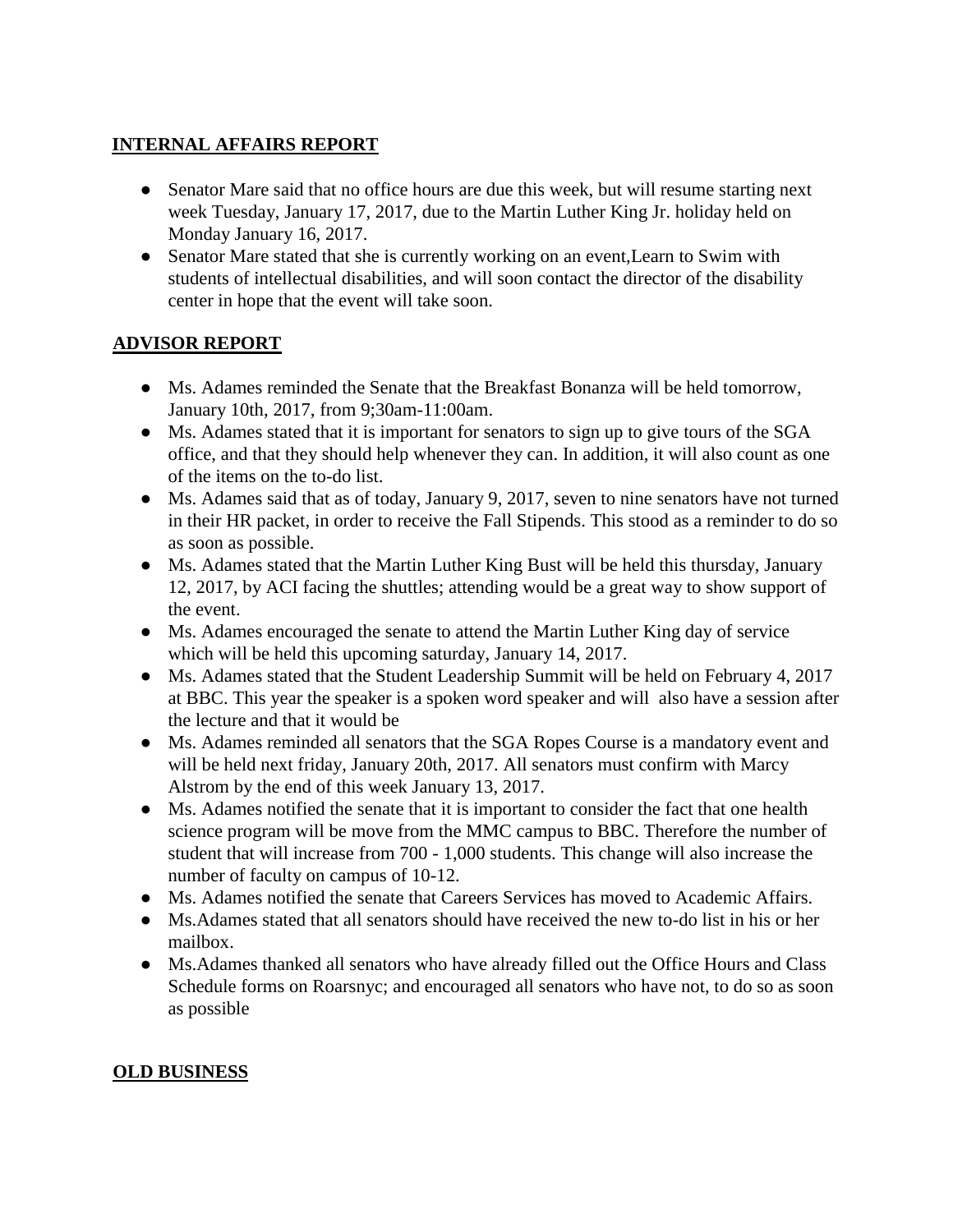#### **A. Office Hours Bill**

The Senate Bill 2016.0009, Decrease non-committee chair senators' office hours from seven to five hours, was presented and explained by guest, Meredith Marseille and Allhan Mejia.

Senator Suarez moved to approve the Senate Bill 2016.0009, Decrease non-committee chair senators' office hours from seven to five hours" Senator Thompson seconded the motion.

Roll Call Vote:

Senator Jean – Yay Senator Fauve – Yay Senator Suarez – Yay Senator Mare – Yay Senator Espino – Yay Senator Thompson – Yay Senator Torregiante – Yay Senator Kelly – Yay Senator Huang – Yay Senator Addhate – Yay

By an unanimous vote of 10/0/0, the Senate Bill 2016.0009 Decrease non-committee chair senators' office hours from seven to five hours was approved.

#### **B. Senate Seat Composition Bill**

The Senate Bill 2016.0008, Amend the SGC-BBC Senate seat composition as per the SGA constitutional changes, was presented and explained by Meredith Marseille and Allhan Mejia.

Senator Mare moved to approve the The Senate Bill 2016.0008 Amend the SGC-BBC Senate seat composition as per the SGA constitutional changes. Senator Kelly seconded the motion.

Roll Call Vote:

Senator Jean – Yay Senator Fauve – Yay Senator Suarez – Yay Senator Mare – Yay Senator Espino – Yay Senator Thompson – Yay Senator Torregiante – Yay Senator Kelly – Yay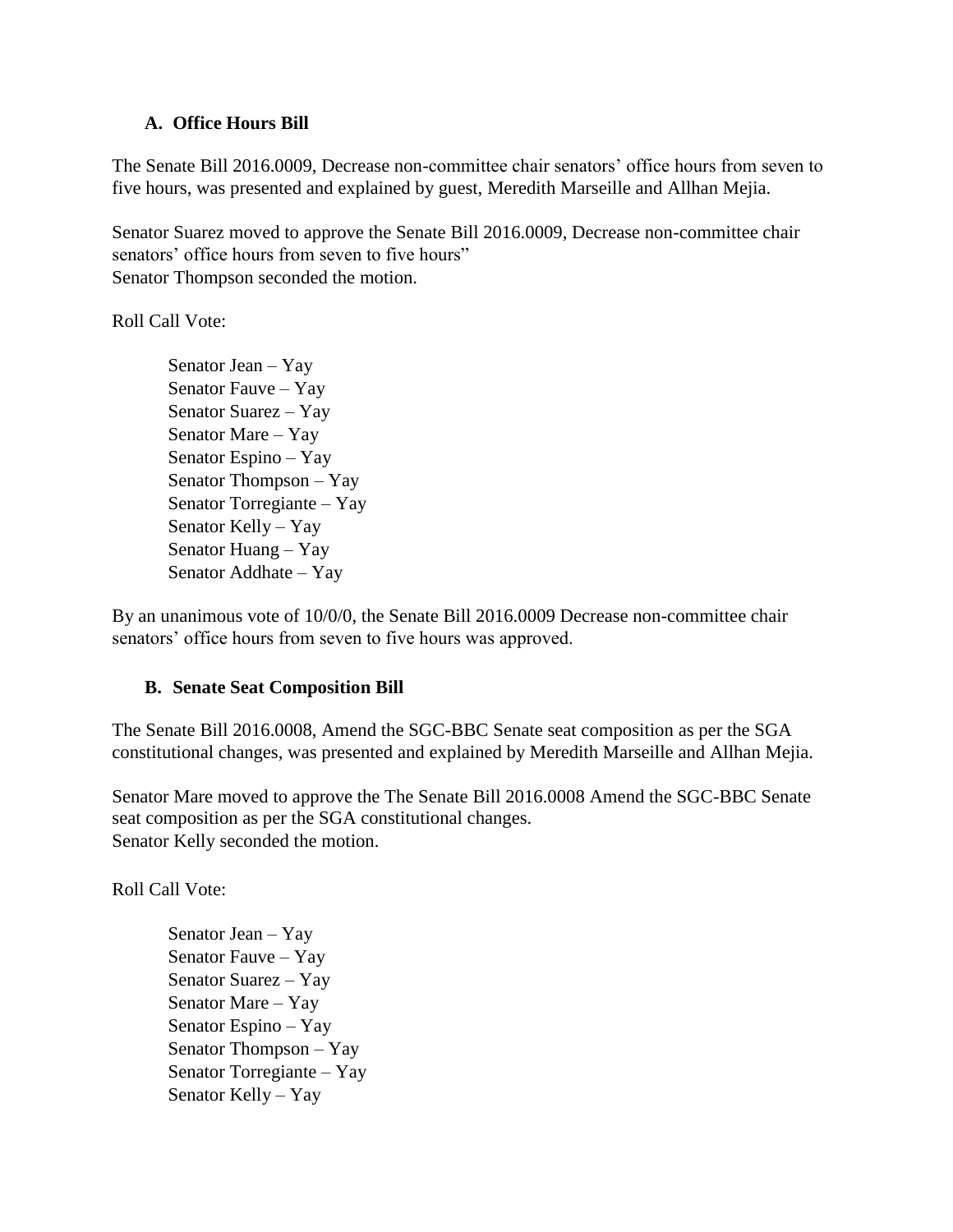Senator Huang – Yay Senator Addhate – Yay

By an unanimous vote of 10/0/0, the Senate Bill 2016.0008 Amend the SGC-BBC Senate seat composition as per the SGA constitutional changes was approved.

Senator Fauve moved to add Chair Appointments to New Business of the Agenda of January 9, 2017.

Senator Torregiante seconded the motion.

By an unanimous vote the motion was passed.

## **NEW BUSINESS**

## **A. Vice President Appointment**

Leonardo Cosio, current Chief of Staff, presented himself to the senate.

Senator Mare moved to extended time for questions for three minutes. Senator Fauve seconded the motion.

Senator Mare moved to appoint Leonardo Cosio as Vice President of SGC-BBC. Senator Suarez seconded the motion.

Roll Call vote:

Senator Jean – Yay Senator Fauve – Yay Senator Suarez – Yay Senator Mare – Yay Senator Espino – Yay Senator Thompson – Yay Senator Torregiante – Yay Senator Kelly – Yay Senator Huang – Yay Senator Addhate – Yay

By an unanimous vote of 10/0/0 Leonardo Cosio was appointed Vice President of SGC-BBC.

## **B. Chair Appointments**

## **i. RLJ**

Senator Fauve nominated Senator Mare as Chair of the Rules Legislation and Judiciary Committee.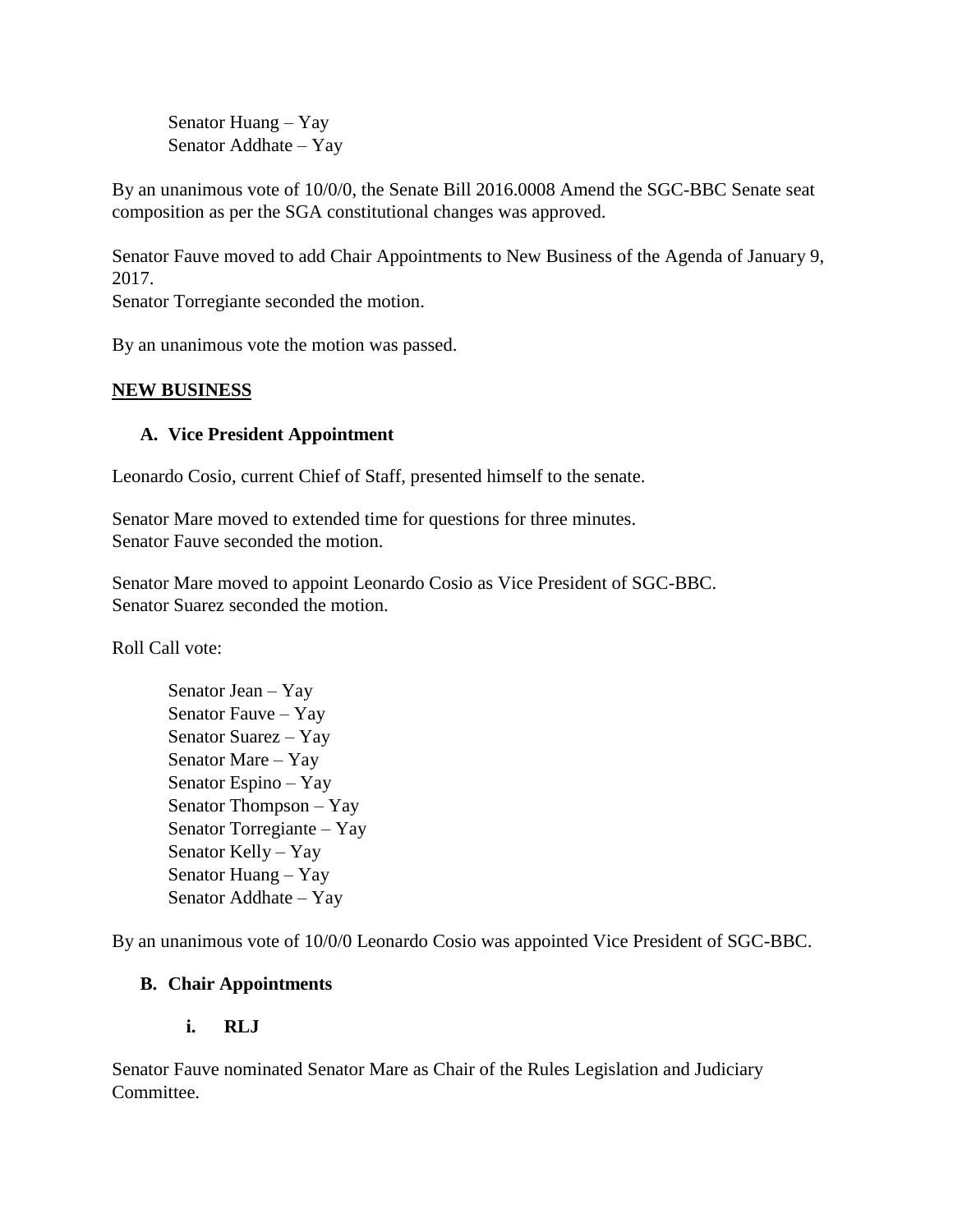Senator Mare accepted the nomination.

Senator Mare presented herself for the Rules Legislation and Judiciary Committee Chair.

Speaker Jean entertained a motion to appoint Senator Mare.

Senator Thompson moved to appoint Senator Mare chair of the Rules Legislation and Judiciary Committee. Senator Kelly seconded the motion.

Roll call Vote:

Senator Jean – Yay Senator Fauve – Yay Senator Suarez – Yay Senator Mare – Yay Senator Espino – Yay Senator Thompson – Yay Senator Torregiante – Yay Senator Kelly – Yay Senator Huang – Yay Senator Addhate – Yay

By an unanimous vote of 10/0/0, Senator Mare was appointed as Rules Legislation and Judiciary Committee Chair.

Senator Mitesh asked for a point of personal privilege. Speaker granted the request for a point of personal privilege.

#### **ii. Operational Review**

Speaker Jean entertained any nominations for the Operational Review Chair position.

Senator Mare nominated Senator Kelly as Chair of the Operational Review Committee. Senator Kelly accepted the nomination.

Senator Kelly presented himself for the Operational Review Committee Chair.

Senator Fauve moved to appoint Senator Kelly as Operational Review Committee Chair. Senator Mare seconded the motion.

Roll Call Vote:

Senator Jean – Yay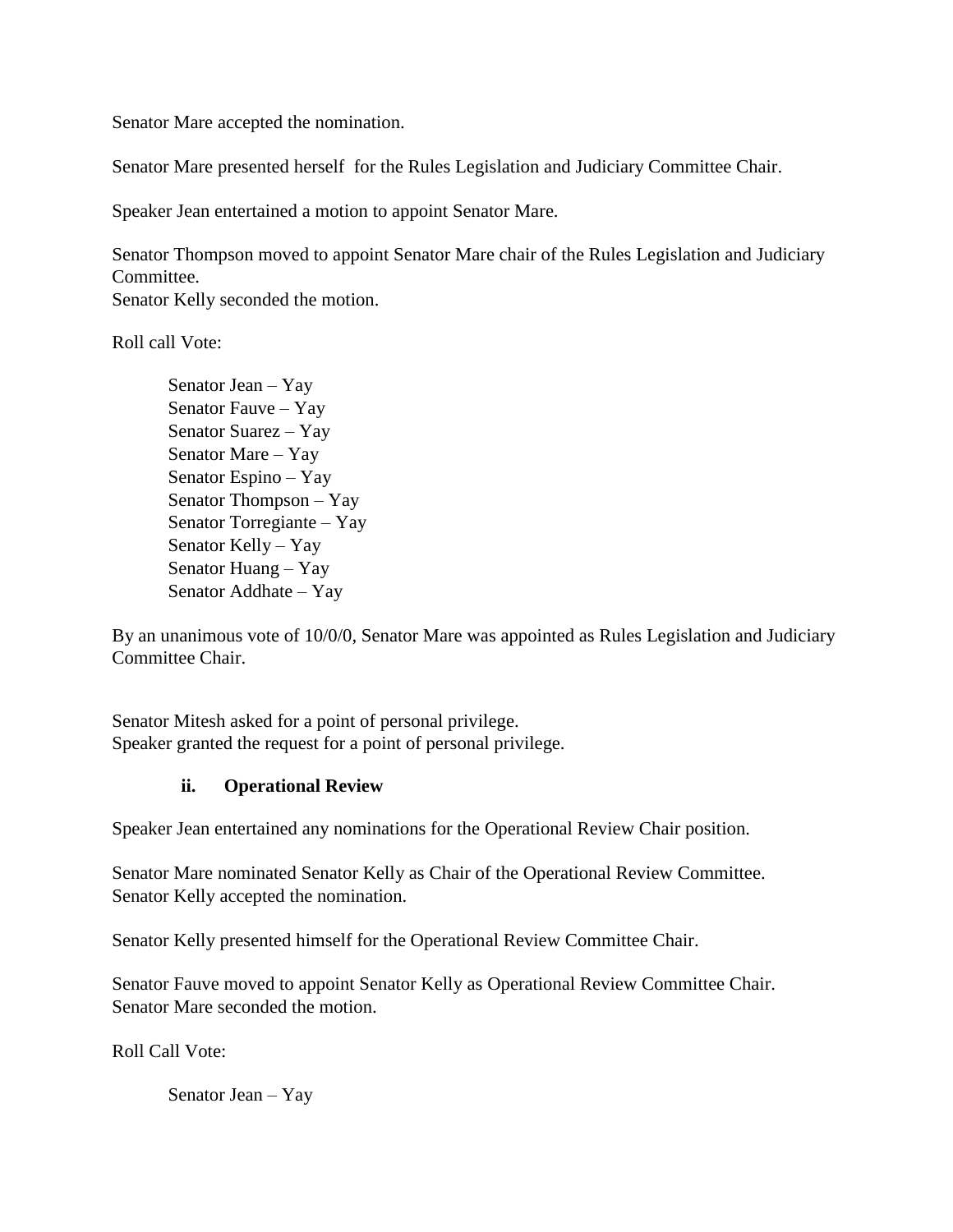Senator Fauve – Yay Senator Suarez – Yay Senator Mare – Yay Senator Espino – Yay Senator Thompson – Yay Senator Torregiante – Yay Senator Kelly – Yay Senator Huang – Yay

By an unanimous vote of 9/0/0, Senator Kelly was appointed Operational Review Committee Chair.

#### **iii. Student Advocacy**

Senator Mare nominated Senator Thompson as Student Advocacy Committee Chair. Senator Thompson accepted the nomination.

Senator Thompson presented herself for Student Advocacy Committee Chair.

Senator Mare moved to appoint Senator Thompson as Student Advocacy Committee Chiar. Senator Torregiante seconded the motion.

Roll Call Vote:

Senator Jean – Yay Senator Fauve – Yay Senator Suarez – Yay Senator Mare – Yay Senator Espino – Yay Senator Thompson – Yay Senator Torregiante – Yay Senator Kelly – Yay Senator Huang – Yay

By an unanimous vote of 9/0/0, Senator Thompson was appointed Student Advocacy Committee Chair.

#### **iv. Internal Affairs**

Senator Suarez nominated Senator Senator Espino as Internal Affairs Committee Chair. Senator Espino accepted the nomination.

Senator Espino presented himself for Internal Affairs Committee Chair.

Senator Mare moved to appoint Senator Espino as Internal Affairs Committee Chair.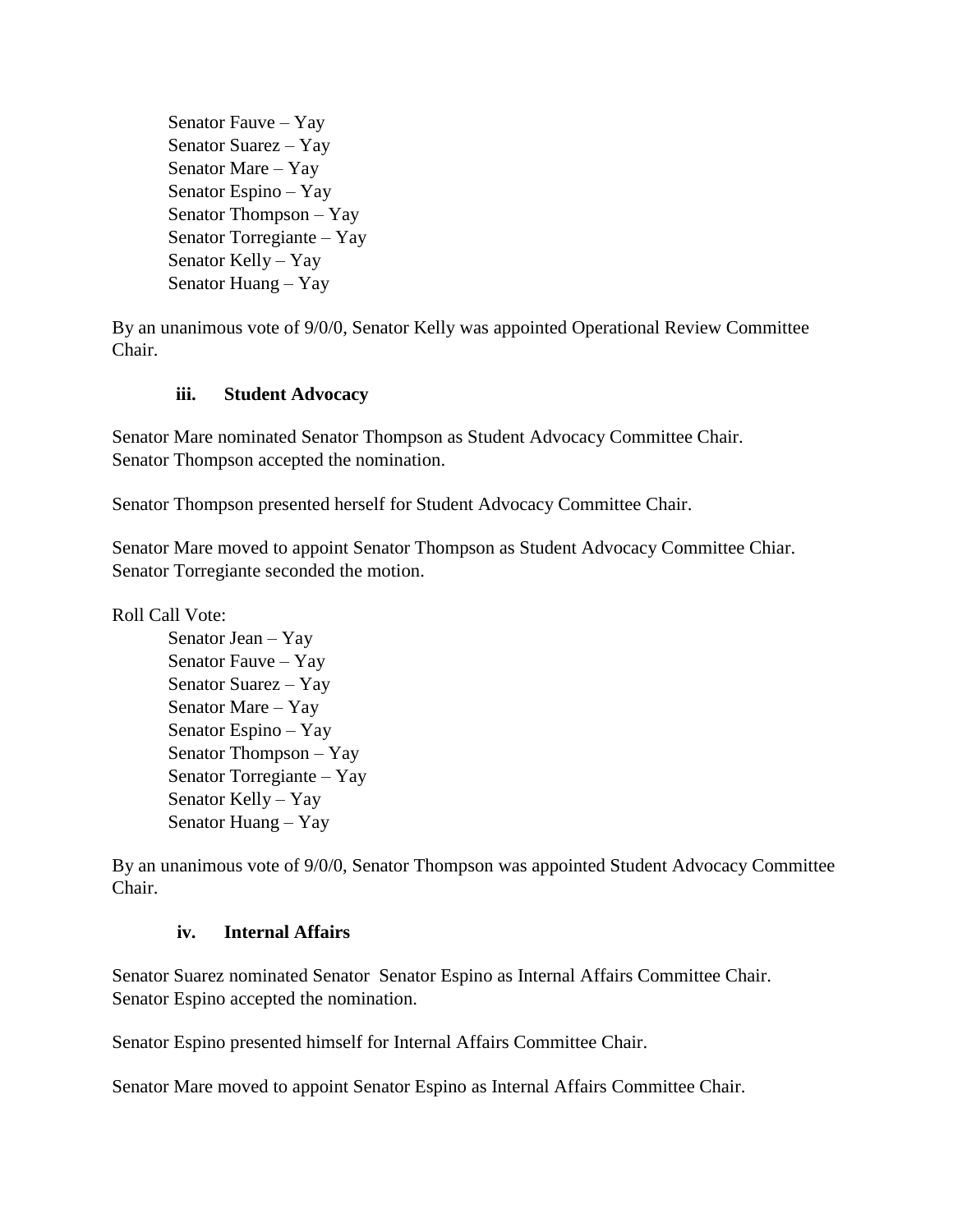Senator Kelly seconded the motion.

Roll Call Vote:

Senator Jean – Yay Senator Fauve – Yay Senator Suarez – Yay Senator Mare – Yay Senator Espino – Yay Senator Thompson – Yay Senator Torregiante – Yay Senator Kelly – Yay Senator Huang – Yay

By an unanimous vote of 9/0/0, Senator Espino was appointed as Internal Affairs Committee Chair.

Senator Torregiante asked for a point of personal privilege. Speaker Jean granted the request for a point of personal privilege.

#### **ANNOUNCEMENTS**

- Martin Luther King bust Thursday, January  $12<sup>th</sup>$  at 1pm
- MLK Day of Service on January 14th
- Presidential Inauguration Discussion Tuesday, January 17th at 12:30 pm WUC 155
- SGA Ropes Course, January 20, 2017, 8:30 am
- SGA Workshop Series: Budget101 Monday, January 23rd at 2:30pm
- Online Budget Deliberations, January 27, 2017 9am, at BBC TBA
- Jose Marti Breakfast, January 28, 2017, WUC Ballrooms
- Student Leadership Summit, February 4, 2017 at BBC
- Town Hall Meeting w/ President ROsenberg, February 13, 2017

Speaker Jean entertained a motion.

Senator Mare moved to adjourn the meeting at 4:56 p.m. Senator Suarez seconded the motion.

By an unanimous decision the motion was passed.